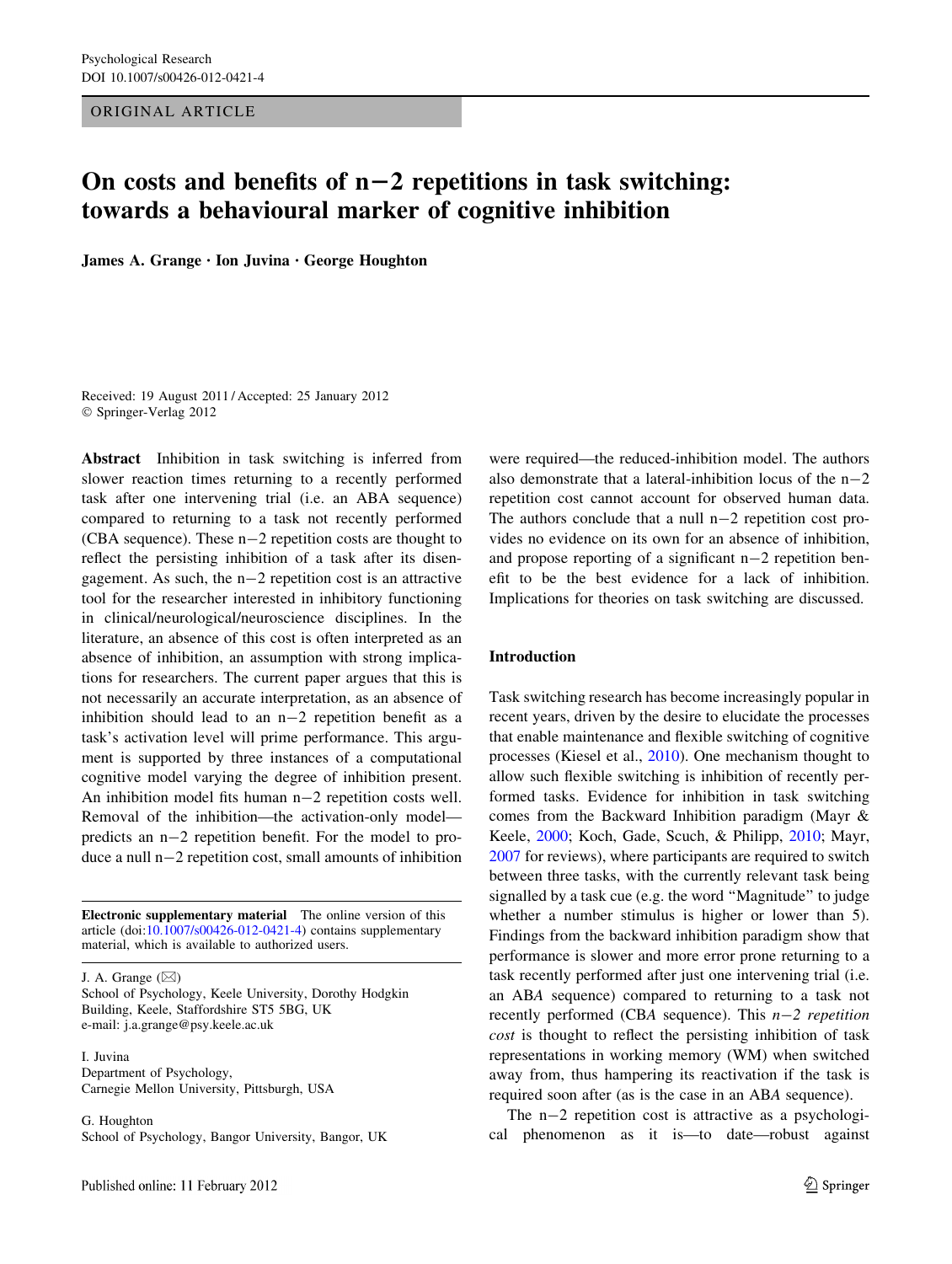non-inhibitory accounts (Koch et al., [2010](#page-11-0); Mayr, [2007](#page-11-0)). This is noteworthy, as inhibition is an important but controversial concept in cognitive psychology (Gorfein & Brown, [2007](#page-11-0); Juvina, [2011a,](#page-11-0) [b](#page-11-0); MacLeod, Dodd, Sheard, Wilson, & Bibi, [2003](#page-11-0)); the controversy exists as many extant inhibitory phenomena can successfully be explained with non-inhibitory accounts (see e.g. Tipper, [2001](#page-11-0)). Therefore, the backward inhibition paradigm is an important tool for assessing inhibitory functioning in different populations. Indeed, some studies have begun to look at differences in n-2 repetition costs across different clinical/ neurological populations (Fales, Vanek, & Knowlton, [2006;](#page-11-0) Mayr, Diedrichsen, Ivry, & Keele, [2006;](#page-11-0) Moritz, Hübner, & Kluwe, [2004](#page-11-0); Whitmer & Banich, [2007](#page-11-0)). For example, Mayr et al.  $(2006)$  $(2006)$  investigated n-2 repetition costs in patients with lesions to either the left- or rightprefrontal cortex (compared to age-matched controls). The main finding of importance was that—compared to leftprefrontal patients and control subjects, who showed the standard backward inhibition effect—right-prefrontal patients showed no  $n-2$  repetition cost. The authors took this absence of  $n-2$  repetition cost to reflect an inhibitory deficit in patients with damage to the right-prefrontal cortex, and by inference, that this cortical region is critical for inhibitory control. Thus, the study of the  $n-2$  repetition cost has theoretical and practical/applied implications beyond that of the purely cognitive task switching literature.

## On costs and benefits

Due to the importance of the  $n-2$  repetition cost as a robust measure of cognitive inhibition and inhibitory ability in clinical/neurological populations, it is essential to establish to what extent an absence of n-2 repetition cost reflects absence of inhibition. Several studies to date have reported an absence of  $n-2$  repetition costs in certain situations, either due to clinical/neurological reasons (e.g. Fales et al., [2006;](#page-11-0) Mayr et al., [2006](#page-11-0); Moritz et al., [2004\)](#page-11-0) or theoretical reasons (e.g. Arbuthnott, [2008b;](#page-10-0) Arbuthnott & Woodward, [2002;](#page-11-0) Druey & Hübner, [2007;](#page-11-0) Grange & Houghton,  $2009$ , [2010,](#page-11-0) [2011a](#page-11-0), [b;](#page-11-0) Houghton, Pritchard, & Grange, [2009](#page-11-0); Schuch & Koch, [2003\)](#page-11-0). However, the interpretations of such findings are somewhat mixed (see "Appendix A"): Some suggest it reflects a total absence of inhibition, whereas some suggest it reflects *reduced* inhibition. If the latter were true, the  $n-2$  repetition cost would be useful to assess the magnitude of the presumed inhibition deficit. For example, in the case of the Mayr et al. [\(2006](#page-11-0)) study, was the lack of  $n-2$  repetition costs for right-prefrontal patients reflective of a total lack of inhibitory ability—and thus, does damage to the right-prefrontal cortex completely disrupt inhibitory control—or merely a reduction of inhibition? Due to a lack of consensus in the literature of what an absence of an  $n-2$  repetition might reflect, it is essential that this question be addressed by researchers.

In the present article, the argument is formalised that an absence of n-2 repetition costs cannot exclusively be used to assume an absence of inhibition, a case of the familiar maxim that ''absence of evidence is not evidence of absence'' (e.g. Mari-Beffa, Estevez, & Danziger, [2000](#page-11-0)). Indeed, in an ABA sequence, if no inhibition is applied to task A at  $n-2$ , one would predict an  $n-2$  repetition *benefit*, as the activation of task A should persist and prime behaviour (e.g. Altmann & Gray, [2008\)](#page-10-0). There are several examples of a significant  $n-2$  repetition benefit in conditions hypothesized to involve no inhibition (see e.g. Arbuthnott, [2005](#page-10-0); Arbuthnott, [2008b](#page-10-0); Schneider & Verbruggen, [2008\)](#page-11-0). In the current paper it is proposed that when  $n-2$  repetition costs in a study do not differ significantly from zero, some degree of inhibition must still be occurring; however, it is not reliably detectable as a reaction time cost as it is in effect cancelling out the expected benefit of repetition. If no inhibition occurs during a task switch, a significant  $n-2$  repetition benefit should be found.

To investigate the plausibility of our proposal, we developed a series of explicit computational cognitive models. Oppositionists of inhibition often cite vagueness in descriptions of inhibitory theories (e.g. MacLeod, [2007](#page-11-0)), making them too flexible and hard—if not impossible—to falsify. Formal modelling addresses this issue by making explicit the processes under consideration, aiding development of a concise theory of inhibition that is transparent (MacLeod, [2007\)](#page-11-0).

We should note that the models reported here do not claim to be a complete account of inhibitory processes in task switching. Rather, the models are developed to highlight and formalise an important caution to the researcher that an absence of an  $n-2$  repetition cost does not automatically imply an absence of inhibition.

#### Modelling inhibition in task switching

For the purposes of demonstrating the possibility of inhibition being present in the absence of an  $n-2$  repetition cost, we implemented our assumptions into a computational cognitive model in the adaptive control of thought– rational (ACT–R) modelling architecture (Anderson, [2007](#page-10-0)). ACT–R is a hybrid cognitive architecture, comprising symbolic structures (e.g. discrete memories and rules) and sub-symbolic structures (mathematical equations that control the symbolic processes, such as activation of memories and utility of rules).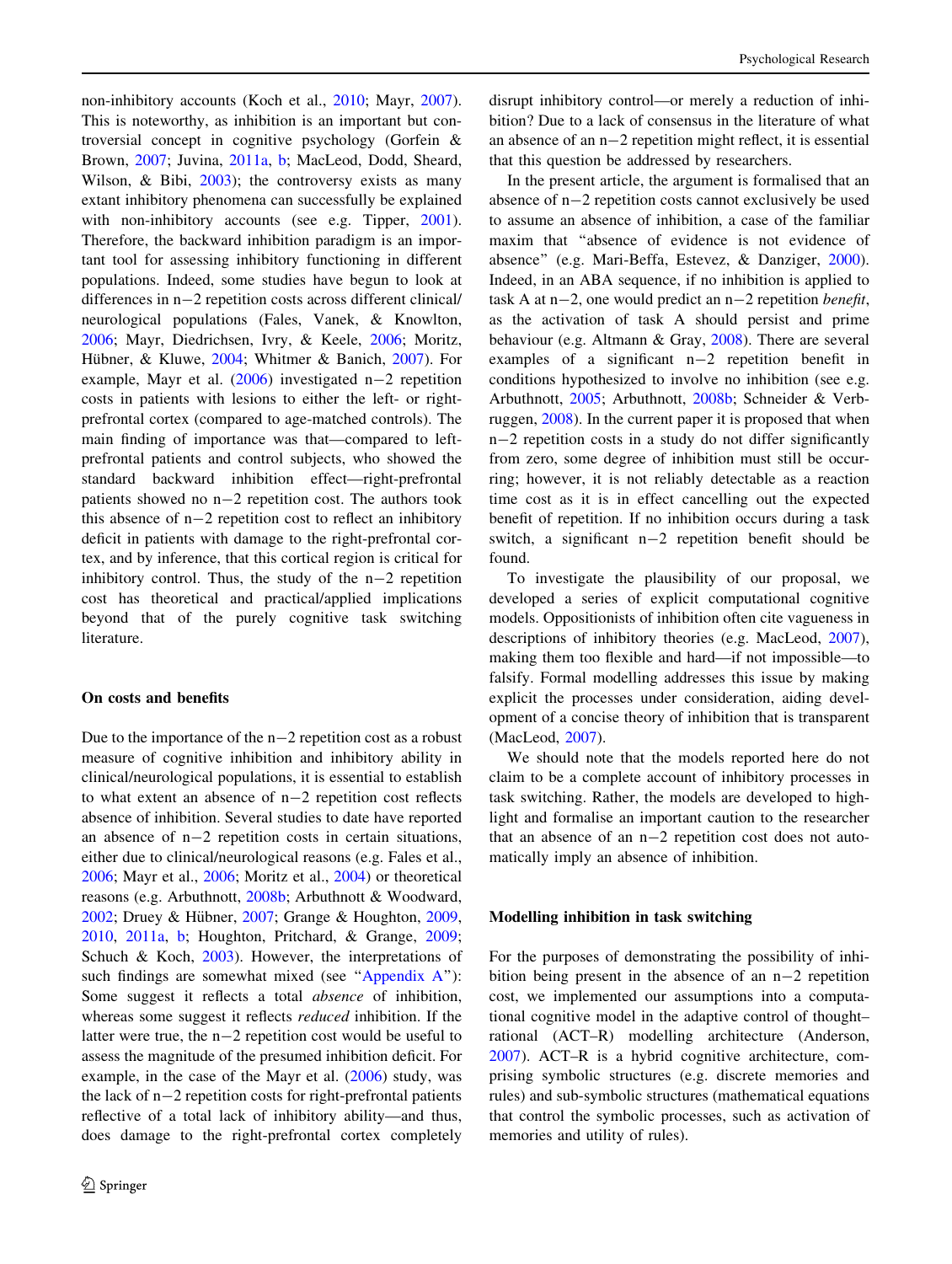<span id="page-2-0"></span>ACT–R was chosen for several reasons. Most notably, a recent computational model built within the ACT–R architecture has been successful in producing many task switching phenomena (Altmann & Gray, [2008\)](#page-10-0). However, as ACT–R is primarily an activation-based architecture, n-2 repetition costs were not modelled. Nevertheless, inhibition can be instantiated within ACT–R. For example, Juvina and Taatgen ([2009\)](#page-11-0) modelled response suppression in a modified Stroop task to explain a plethora of withinand between-trial effects by assuming responses are inhibited once performed so as to avoid perseveration.

Our approach to modelling inhibition in task switching was slightly modified from that of Juvina and Taatgen [\(2009](#page-11-0)) for simplicity. Specifically, we used a modified version of the base-level learning (BLL) equation that governs the activation of chunks (i.e. discrete memories) within ACT–R's declarative memory. The BLL equation assumes that once a chunk is activated, it decays passively as a power function over time making it less accessible. Activation is thus expressed formally as:

$$
A_i = \log \sum_{j=1}^n t_j^{-d} \tag{1}
$$

where  $A_i$  denotes the activation of a chunk i, n is the number of presentations of  $i$ , and  $t_i$  is the time since the jth presentation of the chunk; d is a decay parameter. Each time an item is presented, its activation increases, but decays as a power function of the time since the last presentation; these processes are then summed and passed through a log transformation. The activation of a chunk determines the probability of a chunk to be retrieved and the duration of its retrieval. Chunks that are more frequently and more recently reactivated are more likely to be retrieved and their retrieval is faster. In addition, a stochastic component (noise) has a minor influence on the probability and speed of retrieval.

To model inhibitory effects, where a chunk's activation is suppressed after its use, a modification of the BLL equation is required. One example was introduced by Lebiere and Best [\(2009](#page-11-0)), where an inhibitory component was added to the BLL equation in Eq. 1:

$$
A_i = \log \sum_{j=1}^n t_j^{-d} - \log \left( 1 + \left( \frac{t_n}{t_s} \right)^{-d_s} \right) \tag{2}
$$

Equation 2 considers the time since the most recent reference of a chunk,  $t_n$ , an inhibition-scaling parameter,  $t_s$ , and an inhibition-decay parameter,  $d_s$ . The 1+ component of this equation ensures the result of the latter part of the equation is positive, meaning the log transformation is always positive, which produces an inhibitory effect when it is subtracted from the component that is identical to



Fig. 1 Activation functions of different base-level learning equations in log–log space with the following arbitrary parameters:  $d = 0.5$ ;  $t_s = 5$ ;  $d_s = 1$  (adapted from Lebiere & Best, [2009](#page-11-0))

Eq. 1 (Lebiere & Best, [2009](#page-11-0)). The effects of these different activation equations are shown in Fig. 1, with arbitrary parameters, showing BLL (i.e. no inhibition) and the inhibition equation.

As can be seen, once a chunk has been activated according to the BLL equation, its activation decays—and hence becomes harder to retrieve (Eq. 1)—as a power function, linear in log–log space. Thus, the more recently a chunk has been activated the higher its activation. Conversely, the inhibition equation—Eq. 2—ensures a chunk is hard to retrieve immediately after its use, but this inhibition dissipates slightly over the next few trials before merging with the BLL function. In other words, a chunk does not reach its maximum activation immediately after its reactivation because of the short-lived inhibition component that is added at the time of reactivation (see the inverse U curve in Fig. 1).

It is clear from these equations that the BLL alone would predict an n-2 repetition benefit, as the activation of a task will persist—albeit at a decaying rate—until it is needed again at  $n$ . This forms the basis of the argument presented here, that in the absence of inhibition, pure activation will produce an n-2 repetition benefit. At the other end of the scale, a sufficient inhibitory component to Eq. 2 will produce an  $n-2$  repetition *cost*, as the short-term inhibition of a task at  $n-2$  will hinder its reactivation at n. It is the basis of the argument presented here that for the model to produce a null  $n-2$  repetition effect of around zero, some inhibition must be required to counteract the persisting activation of a task.

We note here that the model is producing inhibition via a self-inhibition mechanism, whereby an activated chunk is inhibited immediately after its use. There is no consensus in the literature that  $n-2$  repetition costs reflect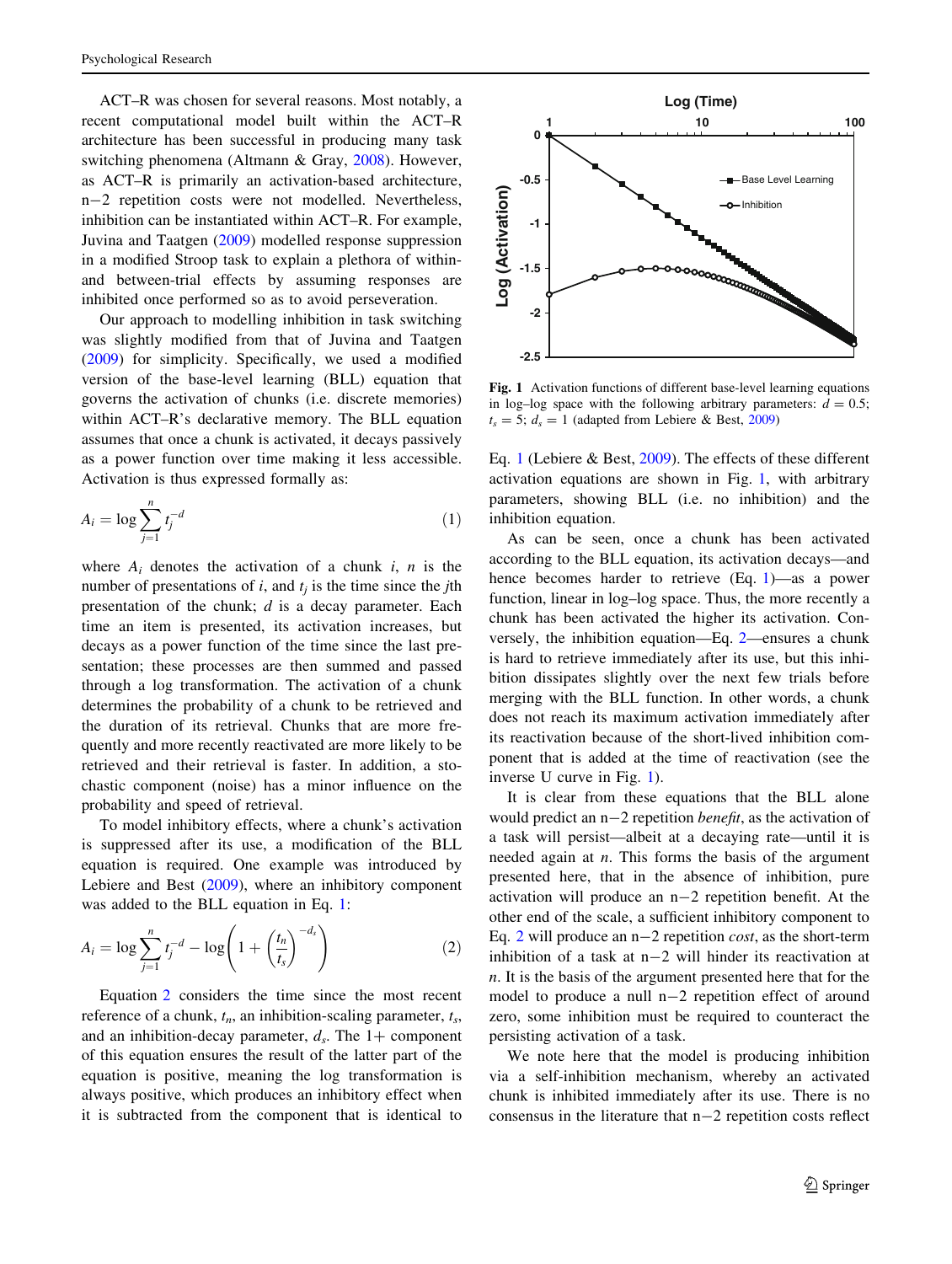<span id="page-3-0"></span>self-inhibition—indeed, some authors explicitly state that n-2 repetition costs reflect lateral inhibition (Arbuthnott  $\&$ Frank, [2000](#page-11-0); Arbuthnott, [1995](#page-10-0); Koch et al., [2010;](#page-11-0) Philipp & Koch, [2006](#page-11-0)) where activation of task A, for example, spreads inhibition to tasks B and C (Arbuthnott, [1995](#page-10-0); Houghton, [1993](#page-11-0); Houghton & Tipper, [1994\)](#page-11-0). We discuss each type of inhibition further in ''[General discussion](#page-5-0)'', and provide simulation results of a lateral-inhibition model. We note for the reader at this point that lateral inhibition failed to produce  $n-2$  repetition costs, unlike the self-inhibition models we now report.

## Model implementation

These sub-symbolic equations were utilised within an ACT–R model that was programmed to simulate performance on Experiment 1 of Grange and Houghton ([2011b,](#page-11-0) standard cues condition, i.e. first half of the experiment only). In this experiment, participants performed a targetlocalization task, wherein they were instructed to respond to the location of a cued target, with each target differing on a visual property (either an angled oval, a shaded oval, or an oval which had a thickened border; a fourth neutral oval was always present as a distractor). Participants were cued with one of three shapes (square, octagon, or triangle), with one cuing each target (square = shaded; trian $gle = border$ ; octagon  $= angled$ ). Cues were presented for 500 ms (ms), before a blank screen appeared for 250 ms; after this, the four targets appeared, with one centred to each quadrant of the screen. The targets remained visible until a spatially compatible response (i.e. a top-left key press to a target in the top-left quadrant) was made. After the response, a blank screen appeared for 250 ms before the onset of the cue for the next trial. As is typical in studies of n-2 repetition costs, immediate task repetitions were not allowed so as to maximise the number of ABA and CBA sequences for analysis. Participants performed ten blocks of 42 trials.

The implementation of the model followed three stages: we initially fit an inhibition-present instance of the model to data that shows an  $n-2$  repetition cost, to demonstrate that the model can fit such data. Then, the inhibition was removed to show the effects of an inhibition-free model. Then, to investigate what would be needed to produce an  $n-2$  repetition cost of zero, we re-introduced inhibition into the model, but at a reduced amount. To anticipate the findings, the inhibition model fit the n-2 repetition costs very well. Removal of inhibition—the *activation-only model*—produced an n-2 repetition benefit, as predicted. Of most interest, to produce an n-2 repetition cost indistinguishable from zero, we needed to re-introduce inhibition, albeit at a lower level than the



Fig. 2 a Model predictions (correct RTs) for all instances of the selfinhibition model for  $n-2$  repetitions and  $n-2$  switches against human performance. b Model predictions (error RTs) for inhibition model against human error RT data. Error bars denote one standard around the human data's mean

inhibition model (reduced-inhibition model). N-2 repetition cost (benefit) predictions of all of the models can be seen in Fig. 2.

We describe here the general structure of the model that is identical in all three instances of the model (inhibition, activation-only, and reduced inhibition). Then each instance of the model will be described in a separate section. To enhance readability, only a description in general terms will be given here; the source code of the model is provided as supplementary material. Table [3](#page-10-0) in '['Appendix B'](#page-8-0)' provides the reader with all production rules that govern the model behaviour, and their plain-English interpretations. Read chronologically, ''[Appendix B](#page-8-0)'' provides a clear step-by-step description of how the model behaves. Discussion of all components of the model—most notably the sub-symbolic equations not critical to our argument, such as how production rules are selected based on a calculation of their utility—are beyond the scope of this paper, and have been documented extensively elsewhere (Anderson, [2007](#page-10-0)).

The goal of the model is to detect the location of a target that matches a given cue and press the key that corresponds to the location of the target. To accomplish this goal, the model attends to, perceives, and encodes the cue in its goal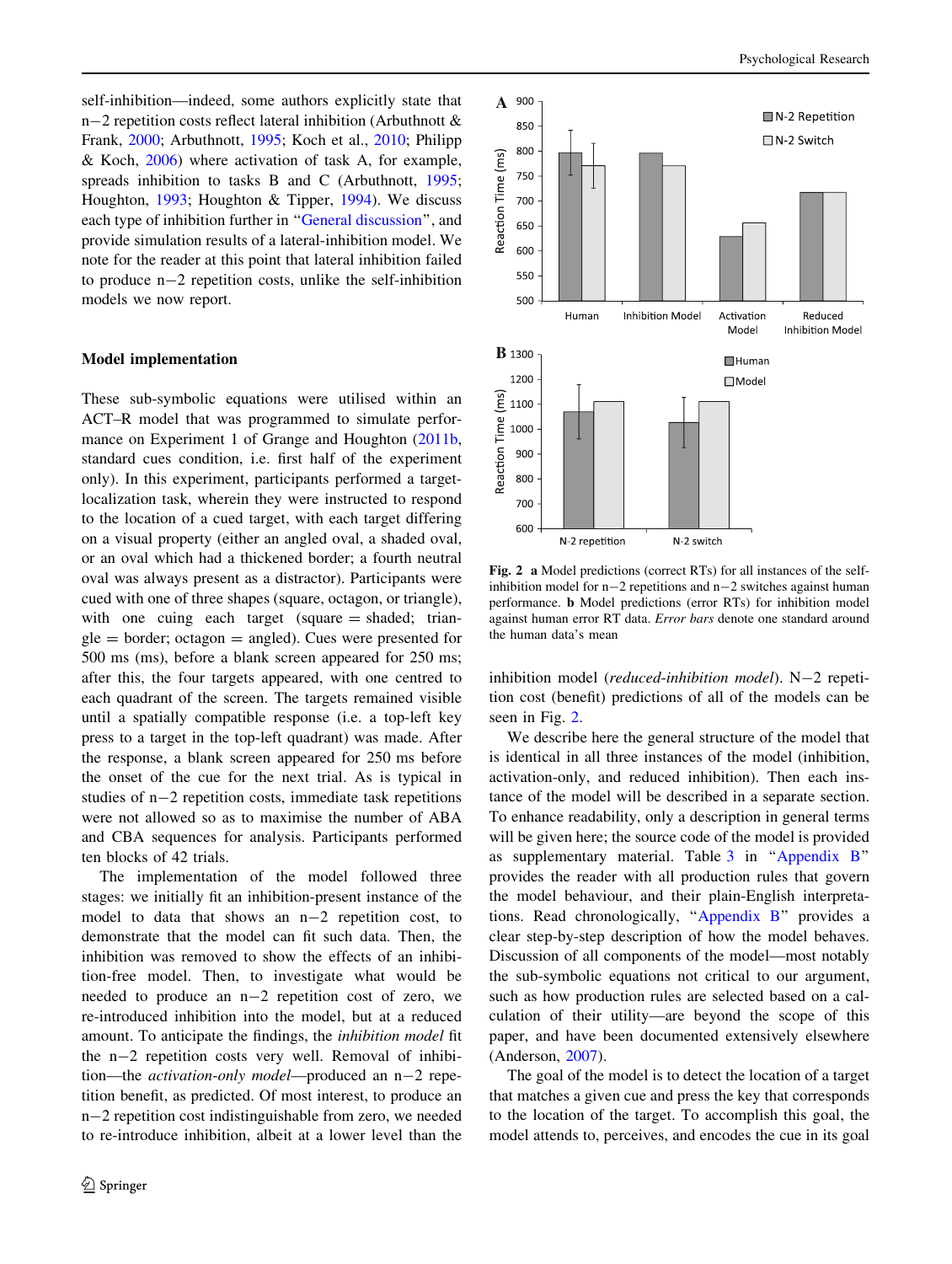module. Then the model attempts to retrieve a memory representation of the target that corresponds to the perceived cue. The success and duration of this retrieval attempt depends on the activation of the representation to be retrieved. If a memory representation of the target is retrieved, the model performs a visual search in order to find the screen object that matches the retrieved memory representation. When the corresponding object is found, the model issues the motor response that corresponds to the location of the target object on the screen. If a memory representation of the target cannot be retrieved, the model responds randomly and potentially makes an error.

It is the retrieval of the memory representation of the target that is responsible for the effects discussed here (i.e. costs and benefits of  $n-2$  repetitions). These representations are reactivated with each retrieval attempt that is successful. In the case of the inhibition and reduced-inhibition instances of the model, each representation is also inhibited after being retrieved (see Eq. [2\)](#page-2-0).

## Inhibition model

We simulated 100 participants by presenting the experiment procedure to the inhibition instance of the model, which uses Eq. [2](#page-2-0) to determine activation levels of chunks. We fit the model to the human data reported in Grange and Houghton (2011a, b; their table 1, standard cues) as it is here that a more detailed presentation of the data exists. Specifically, the model was fit to correct reaction times (RTs), error RTs, and error rates  $(\%)$ . The model was fit by reducing the root mean square deviations (RMSD) and  $R^2$  values between observed correct and error RTs, without straying too far from ACT–R's default parameter values. The model's RT predictions for correct RTs against human performance can be seen in Fig. [2a](#page-3-0), and error RT predictions in Fig. [2b](#page-3-0). (All model predictions can be found in Fig. [2](#page-3-0)a; a simplified graph focussing on the predicted  $n-2$  repetition cost for each instance of the model is provided in Fig. 3.) Error rate in the human data was very low ( $M = 3.25\%$ ), mirrored by the model predictions ( $M = 3.5\%$ ), so we focus on the RTs. The best fitting parameters and fit statistics can be found in Table [1](#page-5-0).

As can be seen, the model fit the human data very well. For correct RTs—the main dependent variable of interest in studies of inhibition in task switching—the model predicted an n-2 repetition cost of 25.6 ms, which is indistinguishable from the human  $n-2$  repetition cost of 26 ms. Additionally, the model fit the RT (error) data reasonably well (Fig. [2](#page-3-0)b).

The good fit of the inhibition model to human  $n-2$ repetition costs suggests that cognitive inhibition may be a necessary component of task switching, which extends the findings of Altmann and Gray ([2008\)](#page-10-0), as they did not



Fig. 3 N-2 repetition costs in milliseconds for human data and all instances of the model

attempt to model n-2 repetition costs. To our knowledge, this is the first model of  $n-2$  repetition costs—and thus inhibition—in task switching.

## Activation model

With the result of the inhibition model as a foundation, the consequences of removing inhibition from the model were explored in the activation instance of the model. To achieve this, we implemented the same model, but with chunk activation governed by BLL in Eq. [1.](#page-2-0) All other parameters in the model were held constant and another 100 participants were simulated. The model predictions for n-2 repetitions and switches are shown in Fig. [2](#page-3-0)a. As predicted, removal of the inhibition component of the activation equation reversed the  $n-2$  repetition cost into a benefit of 27.5 ms. Without inhibition,  $n-2$  repetition benefits arise due to persisting activation of task A across an ABA sequence.

Another result of interest from the model is that removal of inhibition does not only reverse the  $n-2$  repetition cost into a benefit, but it also reduces overall RT considerably. This is driven by the fact that inhibition affects retrieval time for all chunks; therefore, even in a CBA sequence, task A will still be somewhat inhibited, thus slowing its retrieval. As a consequence, the model predicts a speeding of RT in the absence of inhibition. There is some evidence in the literature that lends support to this observation: some conditions that report a significant  $n-2$  repetition benefit also have faster overall RTs than conditions that produce an n-2 repetition cost (e.g. Arbuthnott, [2008b;](#page-10-0) Schneider & Verbruggen, [2008;](#page-11-0) but see Arbuthnott, [2005](#page-10-0), Experiment 2). Of course, there remains the possibility that the conditions reporting  $n-2$  repetition benefits need no inhibition as they are easier, as reflected by faster RTs. However, Houghton et al. ([2009,](#page-11-0) Experiment 2a) have shown that  $n-2$  repetition costs (and hence, inhibition) are independent of task difficulty as measured by overall RT.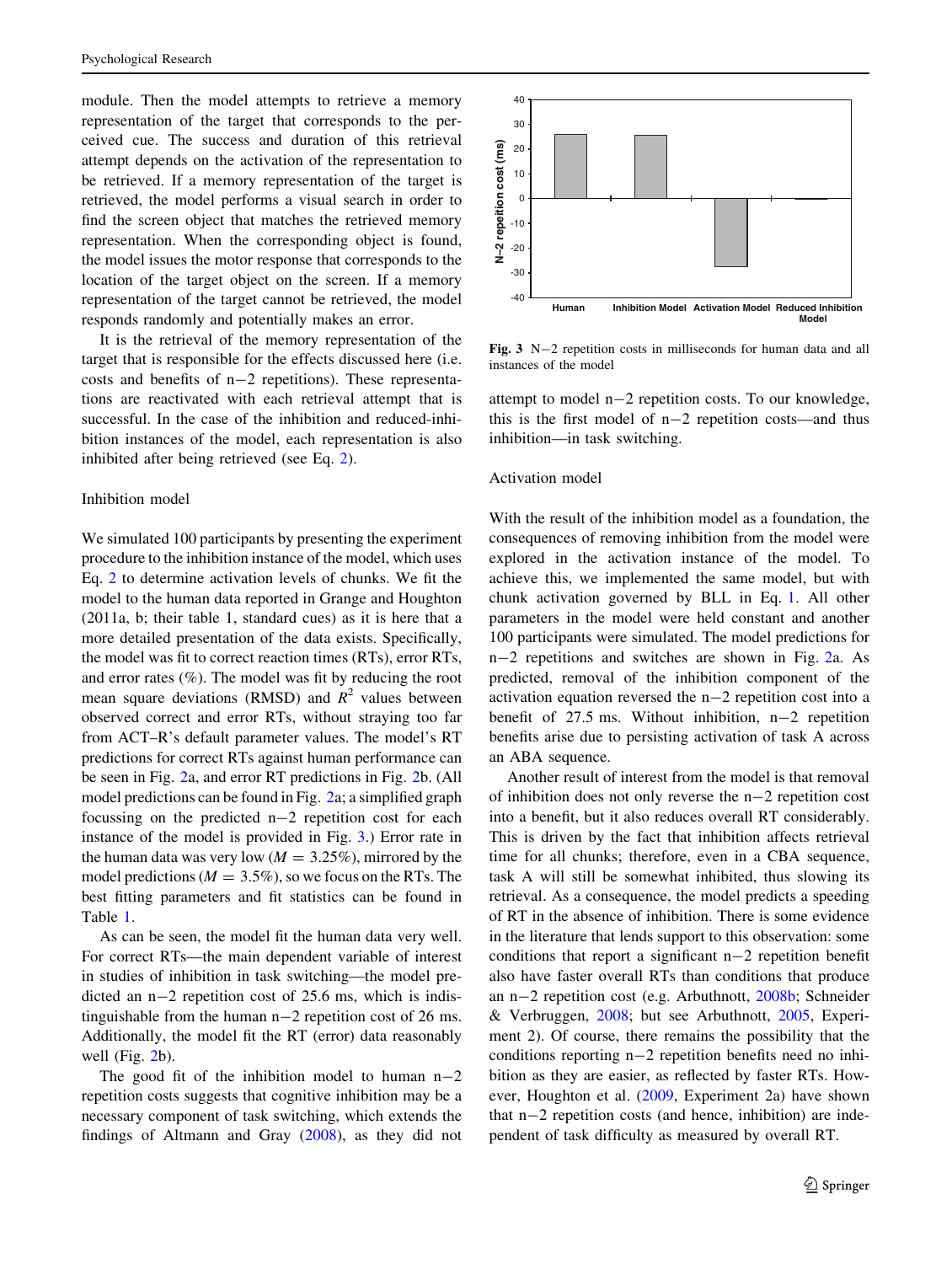<span id="page-5-0"></span>

| <b>Table 1</b> The best fitting<br>parameter values for the<br>inhibition model and fit<br>statistics | Parameter         | Description                                             | Default value | Fitted value |
|-------------------------------------------------------------------------------------------------------|-------------------|---------------------------------------------------------|---------------|--------------|
|                                                                                                       | :1 $f$            | Latency factor                                          | 1.0           | 0.4          |
|                                                                                                       | :bll              | Base-level learning [decay $d$ ]<br>in Eqs. 1 and $2$ ) | nil           | 0.5          |
|                                                                                                       | :ans              | Activation noise                                        | nil           | 0.25         |
| $R^2 = 0.987$ ,<br>$RMSD = 46.74$ ms                                                                  | :rt               | Retrieval threshold                                     | 0.0           | $-0.6$       |
|                                                                                                       | :inhibition decay | Base-level inhibition decay $(ds$ in Eq. 2)             | 1.0           | 1.1          |
| <i>RMSD</i> root mean square<br>deviation                                                             | :inhibition-scale | Base-level inhibition scale $(ts \text{ in Eq. 2})$     | 5.0           | 7.0          |

It is important to note that in the absence of inhibition, the model does not predict an n-2 repetition cost of zero, supporting the argument of the current paper that an absence of inhibition should lead to a significant  $n-2$ repetition benefit.

## Reduced-inhibition model

To address the question of whether inhibition is required to observe an n-2 repetition cost of zero, inhibition was reintroduced to the model. The same parameters were used as in the inhibition instance of the model; however, the inhibition-scale parameter in Eq.  $2$ ,  $t_s$ , was reduced from 7.0 to 4.0. The predictions of the reduced-inhibition model that were obtained by simulating another 100 participants can be seen in Fig. [2a](#page-3-0). As is clear from the figure, the model made similar predictions for n-2 repetitions and switches; thus, activation and inhibition of chunks are essentially balanced to produce an n-2 repetition cost of close to zero  $(-0.12 \text{ ms in the model})$ .

From this simulation it is clear that some inhibition is required to produce a null  $n-2$  repetition cost. Additionally, overall RT increases slightly with the introduction of reduced inhibition ( $M = 717$  ms), albeit still being faster than the inhibition model ( $M = 783$  ms) and human data  $(M = 784 \text{ ms})$ . This finding is also congruent with reports of null n-2 repetition costs being accompanied by faster RTs than conditions which produce such costs (e.g. Houghton et al., [2009;](#page-11-0) see also Grange & Houghton, [2009,](#page-11-0) Experiment 1; Grange & Houghton, [2010,](#page-11-0) Experiment 2).

# General discussion

In this article, we were interested in addressing whether an absence of  $n-2$  repetition cost in task switching automatically implies an absence of inhibition. We have provided evidence from a family of computational models built within the ACT–R architecture that this is not the case. We successfully modelled an absence of an n-2 repetition cost with some inhibition present. Without inhibition, an  $n-2$ repetition benefit arises, and it is only with some degree of reduced inhibition that an n-2 repetition cost of zero arises.

We first present a summary of implications of the modelling for the researcher interested in using the  $n-2$ repetition cost as a tool to investigate inhibitory functioning; we then discuss possible limitations and extensions to the theoretical underpinnings of the modelling presented here. Specifically, we address whether a lateral-inhibition locus of the n-2 repetition cost explains the human data better than the self-inhibition mechanism reported in the present paper.

#### Implications for the researcher

The implications of this modelling effort are manifold and far reaching. Specifically, an  $n-2$  repetition cost not significantly different from zero cannot automatically be considered evidence of a lack of inhibition, either due to clinical/neurological or theoretical reasons (''[Appendix A'](#page-8-0)'). An n-2 repetition cost of zero can imply that some inhibition being present—albeit a reduced amount—cannot be ruled out, and therefore provides a note to researchers to be cautious about interpreting a null  $n-2$  repetition cost as reflecting no inhibition.

This finding has particular significance to those wishing to use the n-2 repetition cost as a behavioural marker of cognitive inhibition in clinical/neurological populations. For example, the conclusion of Mayr et al. [\(2006](#page-11-0)) that the observed absence of n-2 repetition cost for those patients with right-prefrontal lesions reflects an inhibitory deficit might need careful re-evaluation in light of the current simulations; it might be that these patients are deploying inhibition, but at a reduced level than control subjects. Of course, this raises a new question as to why these patients may be deploying less inhibition—it may well be that this is caused by some inhibitory deficit. Such questions are open for future research.

The current simulations also have implications for theoretical accounts of task switching performance. For example, some authors have taken a null  $n-2$  repetition cost to reflect an absence of inhibition for theoretical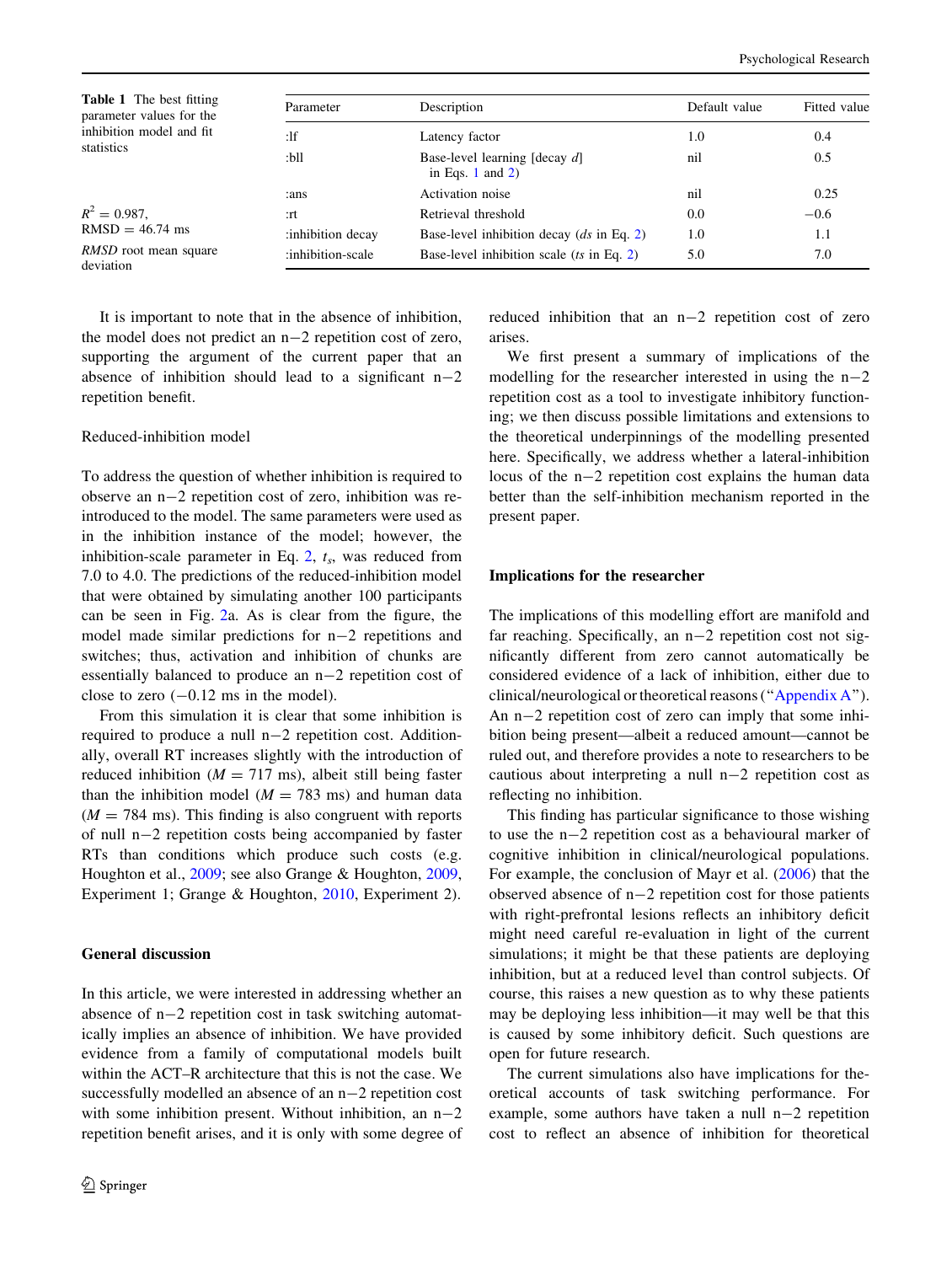reasons (see ''[Appendix A](#page-8-0)''). For example, Houghton et al. [\(2009](#page-11-0)) reported a null  $n-2$  repetition cost when task cues are transparent as to the cue–target relationship (i.e. presenting a cue that provides the target representation directly). They suggested that in such situations, as the cue provides the necessary WM representation directly, there is no conflicting information in WM when a task switches, thus requiring no inhibition. This is important theoretically as it provides an insight into what aspects of the task performance can trigger inhibition. However, in light of the current simulations, it might be more prudent to suggest that some inhibition may be occurring for transparent cues, but at a reduced level. It would then be left open to explain what is triggering this inhibition if it is not the representation of the cued target. Additionally, Schuch and Koch  $(2003)$  $(2003)$  reported a null n-2 repetition cost in an ABA sequence if task B did not require a response (i.e. a no-go trial). The authors suggested that in this scenario, the conflicting response mappings for task B will not be implemented, and as such no inhibition of task A is required, thus providing evidence that inhibition targets response-related processes. Again, if a null n-2 repetition cost is caused by some degree of inhibition, what is the target of this inhibition? These questions remain open to future research.

At the other end of the argument, the present simulations may be used to argue that task switching does not require inhibition at all (Altmann & Gray, [2008](#page-10-0)) as the activation-only instance of the model was more than capable at switching tasks—indeed, due to the faster responding it could be argued that it was better at switching tasks than those models that required inhibition. However, despite the appeal of this minimalist approach, there is considerable evidence for inhibition in task switching (Koch et al., [2010](#page-11-0)) which a purely activationbased model could not fit without some further—new assumption added to it.

Although not intended to be a complete account of inhibition in task switching, the simulations reported here provide a framework from which to build a more complete model of inhibitory control. Such a model in future work would have to take into account established backward inhibition effects (Gade & Koch, [2005](#page-11-0); Grange & Houghton, [2010](#page-11-0); Houghton et al., [2009;](#page-11-0) Schuch & Koch, [2003\)](#page-11-0), and other behavioural effects in task switching thought to be caused by inhibition, such as the switch cost (Hübner & Druey,  $2006$ ), the asymmetric switch cost (Arbuthnott, [2008a\)](#page-10-0), and the mixing cost (Mari-Beffa et al., [in press](#page-11-0)). Such work would also have to justify more the need for inhibition. For example, the compound-cue model of Schneider and Logan [\(2005](#page-11-0)) assumes no inhibition at all, yet is able to perform analogous to humans in task switching situations. In their model, task cues are encoded together with targets, and both are used as a compound-cue which probes long-term memory for the correct response; task performance is achieved purely by memory retrieval, with no recourse to inhibition. Transition effects—such as slower RTs for switches compared to repetitions—are explained by priming benefits of encoding repeated or related cues. This model, however, cannot account for n-2 repetition costs in its current form (Altmann,  $2007$ ; Gade & Koch,  $2008$ ), and as such, the n-2 repetition cost remains an important constraint on models of task switching, suggestive of the presence of an inhibitory mechanism.

#### On different mechanisms of inhibition

## Self-inhibition

It is likely that a complete model of inhibition in task switching may have to alter some of the assumptions we have built into the present model. For example, the current model assumes inhibition in task switching is a selfinhibitory mechanism, suppressing a chunk's activation immediately after its use (see Mayr & Keele, [2000\)](#page-11-0). Selfinhibition has successfully been used to explain a variety of sequential effects in cognitive psychology (Arbuthnott, [1995](#page-10-0); Arbuthnott & Campbell, [2003](#page-10-0); Campbell & Arbuthnott, [1996](#page-11-0); Houghton & Tipper, [1994\)](#page-11-0). However, some authors have suggested against a self-inhibition locus of the n-2 repetition cost in task switching. In particular, Koch et al. ([2010\)](#page-11-0) provide three arguments against selfinhibition:  $(1)$  n-2 repetition costs are still evident even when immediate repetitions are allowed within an experimental block (e.g. Arbuthnott, [2008b](#page-10-0)); (2) self-inhibition should produce costs for task repetitions compared to task switches, the opposite of which is found in the literature; and (3) if self-inhibition is occurring, the  $n-2$  repetition cost should be insensitive to the characteristics of the task at  $n-1$ , despite evidence to the contrary. We deal with  $(1)$ and (2) together and (3) separately below.

# N-2 repetition costs in the presence of immediate repetitions

If n-2 repetition costs in task switching reflect some form of self-inhibition, then one would expect immediate repetitions of a task to be accompanied by a cost (as the task has just been inhibited), quite the opposite of the ''switch cost'' reported in the literature (Kiesel et al., [2010](#page-11-0)). Indeed,

<sup>1</sup> There are some non-inhibitory accounts of n–2 repetition costs in the literature, but to date these have been unable to explain extant data (Mayr, [2007](#page-11-0)).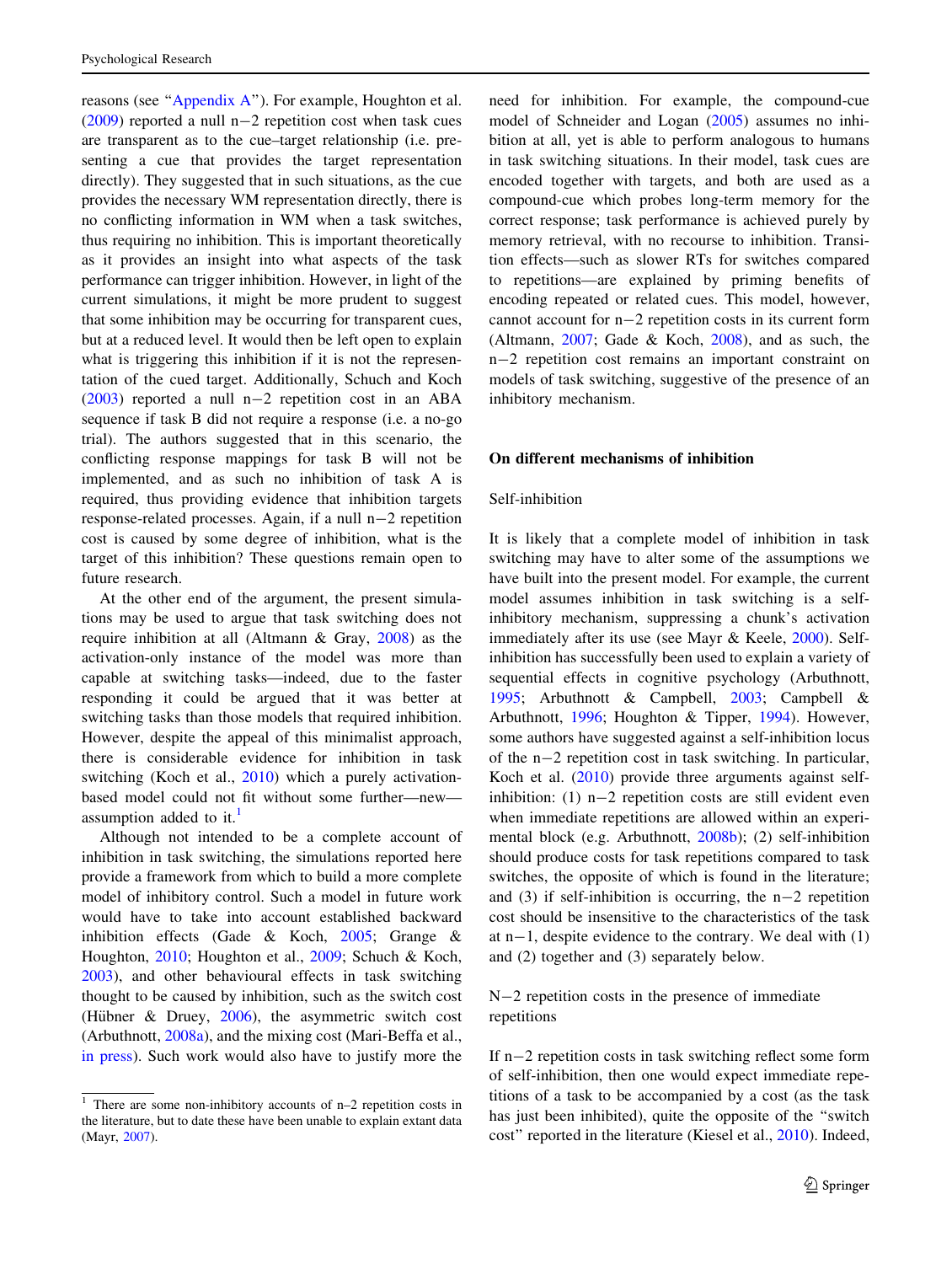self-inhibition in a scenario with immediate repetitions would be counter-productive, as self-inhibition is best suited to situations requiring frequent and rapid switching of behaviour (Arbuthnott, [1995](#page-10-0)), as is usually the case in backward inhibition paradigms. However, we would note that perhaps the system can alter its strategy in situations where task repetitions are possible. Indeed, in a situation with just two tasks and with the possibility of immediate repetitions, task switching behaviour has been rigorously and successfully modelled using purely activation-based strategies (Altmann & Gray, [2008](#page-10-0)). We have demonstrated clearly in the present paper that pure activation cannot explain n-2 repetition costs in task switching, even when modelled within the same cognitive architecture (ACT–R). This provides some evidence that different processing strategies are perhaps in operation in situations where immediate repetitions are possible.

However, this observation is difficult to reconcile with the finding that  $n-2$  repetition costs are still found in paradigms where immediate repetitions are possible (e.g. Arbuthnott, [2005\)](#page-10-0): if inhibition does not occur when immediate repetitions are possible, what is driving the  $n-2$  repetition cost? We would like to point out that the literature is not so clear on this issue. Specifically, Philipp and Koch ([2006\)](#page-11-0) directly compared n-2 repetition costs in a condition with immediate repetitions to a condition with no immediate repetitions, and found the  $n-2$  repetition cost was significantly reduced when immediate repetitions were possible. Further work is needed to address the discrepancy between Arbuthnott's finding and that of Philipp and Koch before any firm evidence against self-inhibition can be ruled out.

Influence of  $n-1$  on the  $n-2$  repetition cost

If self-inhibition is the source of the  $n-2$  repetition cost, then the characteristics of the task at  $n-1$  should not influence the observed cost, contrary to what is reported in the literature. For example, the finding from Schuch and Koch ([2003\)](#page-11-0) of no  $n-2$  repetition cost if  $n-1$  was a no-go trial provides strong evidence against a self-inhibition account. Specifically, in an ABA sequence, self-inhibition predicts there should still emerge an  $n-2$  repetition cost when B required no response as A was self-inhibited at n-2. The present model does not accommodate this finding, but again we note that the cognitive system may adopt a different strategy when anticipating the potential occurrence of a no-go trial compared to a condition where no such anticipation exists. Self-inhibition is not an adaptive strategy in situations where a task may be required immediately (as is the case in an  $n-2$  repetition when  $n-1$ required no response). Therefore, adoption of self-inhibition may be paradigm specific.

In a related vein, the self-inhibition assumption also states inhibition occurs at  $n-2$ ; it might be more parsimonious to assume inhibition is triggered at  $n-1$  when a different task is being activated, and there is conflict in the system. Indeed, the need to deal with conflict in this manner is a strong theoretical justification for the presence of an inhibitory mechanism in task switching (Houghton et al., [2009](#page-11-0); Koch et al., [2010](#page-11-0)). However, although we do not discount the conflict-triggered inhibition account (Grange & Houghton, [2010](#page-11-0); Houghton et al., [2009](#page-11-0)), we note that there is reason to suggest a self-inhibition mechanism may ideally be suited to situations in which task switches occur on every trial, as is the case in backward inhibition research. In such situations, the system does not need to wait to detect conflict in order to deploy inhibition in a situation where conflict is guaranteed on the next trial (as the next trial is guaranteed to be a task switch). A more flexible strategy may be to inhibit a task immediately after its use. This issue would have to be explored thoroughly in a more complete model of inhibition in task switching, and is an important step for future work.

# Lateral inhibition

Lateral inhibition (LI) is a well-established neural mechanism whereby neurons responding to similar or related representations undergo mutual inhibition, implementing a form of competition which de-correlates their temporal activity profiles. This leads for instance to the sharpening of the tuning curves of sensory neurons when competing stimuli are present (Blakemore & Tobin, [1972](#page-11-0); Sillito, [1975](#page-11-0); Isaacson & Scanziani, [2011](#page-11-0)). In output systems, the same mechanism appears to play a crucial role in response selection, and is found in models of action selection and sequencing too numerous to cite (e.g. the contention scheduling mechanism of Norman & Shallice, [1980](#page-11-0), and all related work). Given an initially broad set of activations, over competing representations, LI narrows the activation profile in favour of the strongest representation(s). Since the costs associated with task switching are generally seen to arise from the need to reduce heightened ''uncertainty'' in task-set activation, LI is a natural mechanism to incorporate in any activation-based model of task-set selection (e.g. Gilbert & Shallice, [2001](#page-11-0)). On this basis, it would appear most parsimonious to explain the  $n-2$  repetition cost as due to task A (in an ABA vs. CBA sequence) having been "laterally inhibited" during the rise to dominance of task B at  $n-1$ , thus hampering its reactivation on the following trial. As noted earlier, this idea has been stated by a number of authors (Arbuthnott & Frank, [2000](#page-11-0); Koch et al., [2010](#page-11-0); Philipp & Koch, [2006\)](#page-11-0). However, the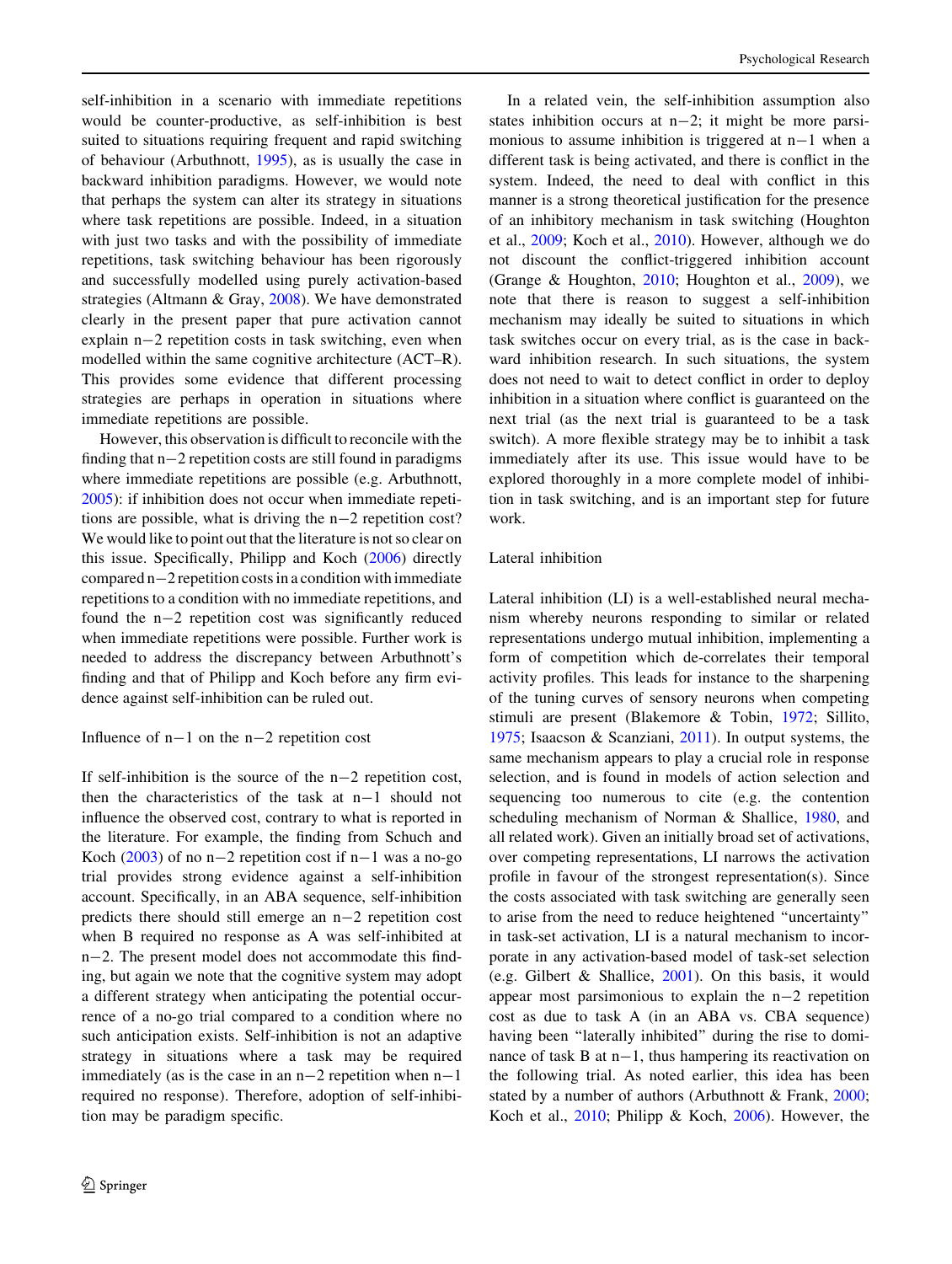<span id="page-8-0"></span>proposal does not work, because it ignores the fact that with LI (as typically understood) task A will also be inhibited during the (control) CBA sequence. Thus, while it is true that in a CBA sequence, activation of task B will inhibit task C, it will also send exactly the same inhibitory signal to task A (as a member of the set of competing alternatives), whether task A happens to have just been performed or not. In the control sequence CBA, task A is thus inhibited twice in succession, at  $n-2$  when task C was performed, and again at  $n-1$ when task B was performed. Thus, a lateral-inhibition account may actually predict a *cost* for  $n-2$  switches compared to  $n-2$  repetitions; the net effect would be an n-2 repetition benefit.

To formalise this argument, we produced a further, simplified, model which abstracts away from the details of the task being performed, which the ACT–R model simulates. This enables us to express lateral inhibition in its simplest and most widely implemented form. We refer the reader to "Appendix C" for the details of this simulation, which produces the output shown in Fig. 4.

Figure 4 shows the activation dynamics of task units through a CBA sequence. Tracing the pattern of activation of task A demonstrates clearly the ''double-dip'' inhibition when the tasks at  $n-2$  and  $n-1$  are performed. When the cue for task A onsets (as indicated by the arrow in Fig. 4), contrary to expectancy, task A is actually the least active among all task units, and would thus be the slowest to perform. The result is slower  $n-2$  switches than  $n-2$ repetitions, producing a net effect of an  $n-2$  repetition benefit. Thus lateral inhibition, at least in its most widely implemented form, cannot account for n-2 repetition costs



Fig. 4 Simulation of lateral-inhibition dynamics across a CBA task switching sequence (from the model outlined in "Appendix C"). Note at time of task A onset (vertical grey dotted line), task A is the least active due to it being laterally inhibited at  $n-2$  and  $n-1$ . For details of the algorithm driving activation and lateral inhibition, see ''[Appendix C'](#page-9-0)'

in task switching. We do not exclude the possibility that lateral inhibition might be relevant to  $n-2$  repetition costs in some task switching situations (e.g. Arbuthnott, [2008a](#page-10-0)), but this would require further investigation, supported by computational modelling. We believe this to be a promising avenue for future work.

# Conclusion

To summarise the contribution of this paper, we have provided a note of caution to researchers that an absence of an  $n-2$  repetition cost is not automatically evidence for an absence of inhibition. It is proposed that the best evidence for a lack of inhibition during task switching consists of reporting a significant  $n-2$  repetition *benefit*; only in this scenario can it be assured that no inhibition occurred.<sup>2</sup> Formal modelling of the assumptions lends strong support to the idea that researchers must go beyond an absence of n-2 repetition costs to implicate a lack of task inhibition. In addition, formal modelling of empirical data in task switching affords a rigorous quantification of inhibition in various populations. For example, one can assess the magnitude of a presumed inhibition deficit by comparing the repetition cost/benefit of a clinical population and a normative model. Future work must bring together experimental and theoretical modelling techniques to understand the nature of the  $n-2$  repetition cost, and its use as a behavioural marker of cognitive inhibition.

Acknowledgments The authors are grateful to Katherine Arbuthnott, Bernhard Hommel, and an anonymous reviewer for their constructive feedback. We would like to thank Katherine Arbuthnott for suggesting that we discuss lateral inhibition in this context.

#### Appendix A

See Table [2](#page-9-0)

## Appendix B

See Table [3](#page-10-0)

 $2$  Of course, one cannot be certain of no inhibition even in the presence of an n–2 repetition benefit without explicit modelling of the latent processes.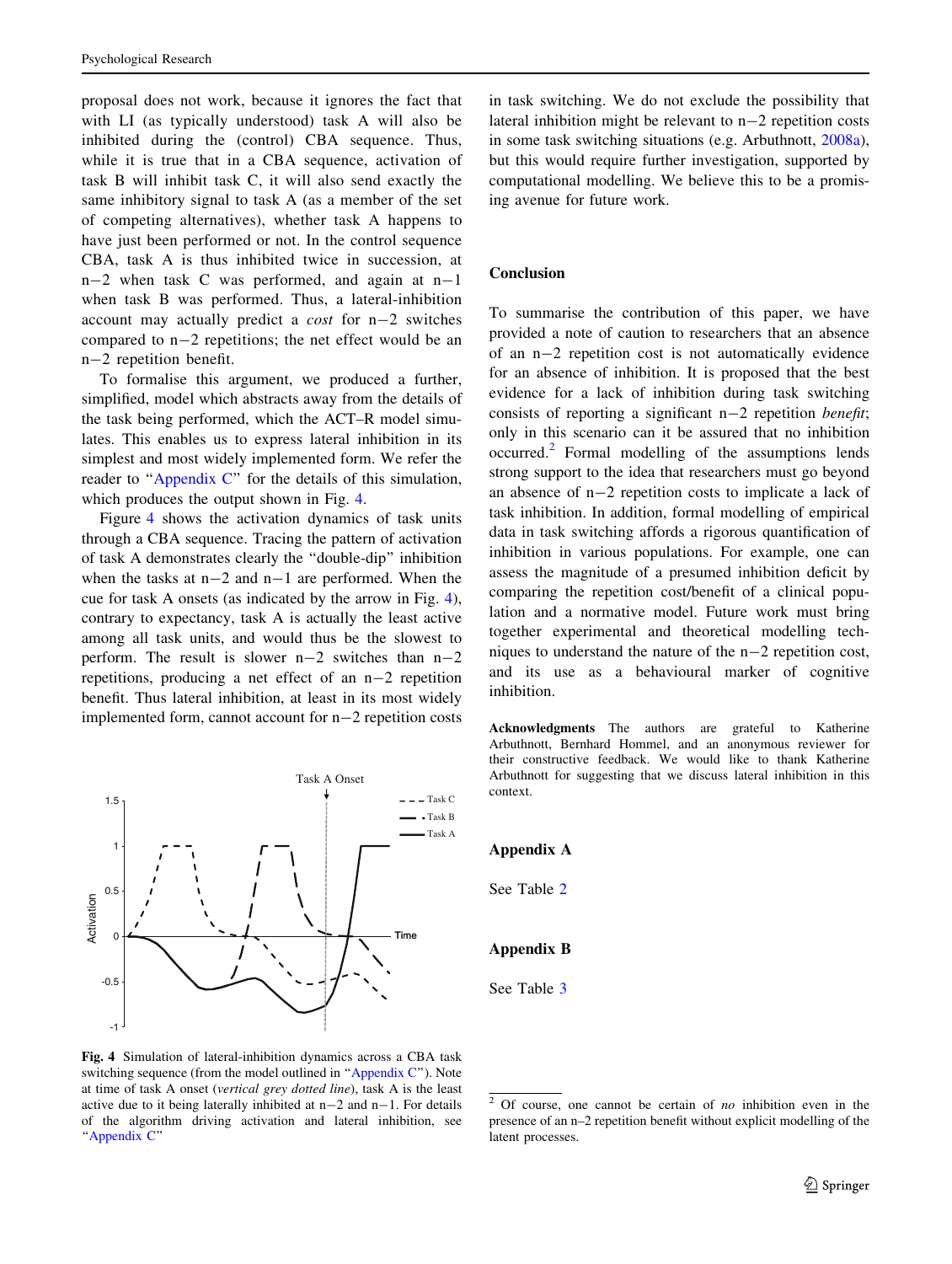<span id="page-9-0"></span>Table 2 A sample of studies that report  $n-2$  repetition effects that are either not significantly different from zero, or are negative, together with a broad overview of how the authors interpreted the finding

| Study                                                             | Was there a significant $n-2$<br>repetition benefit? | Interpretation                              |  |
|-------------------------------------------------------------------|------------------------------------------------------|---------------------------------------------|--|
| Arbuthnott and Woodward (2002)                                    |                                                      |                                             |  |
| Spatial Cues                                                      | No                                                   | No/less inhibition                          |  |
| Arbuthnott (2005)                                                 |                                                      |                                             |  |
| Experiment 1 (spatial cues)                                       | Marginal ( $p = 0.092$ )                             | Less inhibition                             |  |
| Experiment 2 (spatial cues)                                       | Yes                                                  | Less inhibition                             |  |
| Experiment 3 (spatial cues)                                       | Marginal ( $p = 0.062$ )                             | Less inhibition                             |  |
| Arbuthnott (2005)                                                 |                                                      |                                             |  |
| Experiment 2 (location switches)                                  | Yes                                                  | No inhibition                               |  |
| Arbuthnott (2009)                                                 |                                                      |                                             |  |
| Distinct cue location                                             | N <sub>0</sub>                                       | No inhibition                               |  |
| Druey and Hübner (2007)                                           |                                                      |                                             |  |
| Experiment 1 (no temporal overlap<br>of cues and targets)         | No                                                   | Possibly no inhibition                      |  |
| Experiment 1 (spatially non-integrated<br>cues and targets)       | No                                                   | Possibly no inhibition                      |  |
| Experiment 2 (no temporal overlap<br>of cues and targets at $n-2$ | No                                                   | Both irrelevant tasks<br>inhibited at $n-1$ |  |
| Gade and Koch (2007)                                              |                                                      |                                             |  |
| Experiment 1 (TUT trials)                                         | N <sub>0</sub>                                       | No inhibition                               |  |
| Experiment 2 (TUT trials)                                         | N <sub>0</sub>                                       | No inhibition                               |  |
| Grange and Houghton (2009)                                        |                                                      |                                             |  |
| Experiment 1 (iconic cues)                                        | N <sub>0</sub>                                       | No/less inhibition                          |  |
| Grange and Houghton (2010)                                        |                                                      |                                             |  |
| Experiment 2 (matching cues)                                      | N <sub>0</sub>                                       | No/less inhibition                          |  |
| Houghton et al. (2009)                                            |                                                      |                                             |  |
| Experiment 1 (iconic cues)                                        | N <sub>0</sub>                                       | No/less inhibition                          |  |
| Mayr et al. (2006)                                                |                                                      |                                             |  |
| Right-prefrontal patients                                         | Unclear                                              | No inhibition                               |  |
| Mayr and Keele (2000)                                             |                                                      |                                             |  |
| Experiment 3 (bottom-up condition)                                | N <sub>0</sub>                                       | No inhibition                               |  |
| Schneider and Verbruggen (2008)                                   |                                                      |                                             |  |
| Experiment 1 (single-mapping)                                     | Yes                                                  | No inhibition                               |  |
| Experiment 2                                                      | Yes                                                  | No inhibition                               |  |
| Schuch and Koch (2003)                                            |                                                      |                                             |  |
| Experiment 2 (no-go at $n-1$ )                                    | No                                                   | No inhibition                               |  |
| Experiment 4 (double-press at $n-1$ )                             | No                                                   | No inhibition                               |  |

## Appendix C

Implementation details of the lateral-inhibition model.

In a competitive network using LI as part of a selection mechanism, each element in the set of possible responses has inhibitory connections to all the others. The strength of this inhibitory connection,  $w^-$ , is usually equal for all connections and unchanging during processing. Thus any unit  $u_i$ , with activation level  $a_i$  will send an inhibitory signal of magnitude  $w^- \times a_i$  to each of the others. Conversely, that unit  $u_i$  will receive a

combined inhibitory signal  $I = w^- \sum_{j \neq i} a_j$  from the set of units  $u_j$ ,  $j \neq i$ .

To show how lateral inhibition is predicting an  $n-2$ repetition benefit, we simulated LI in a simplified model computed in Visual Basic within Excel. In this case, each task (of 3) is represented as a single unit, with an activation level in the range  $[-1, 1]$  and a resting level of 0. A negative activation level represents a suppressed (below baseline) state and does not propagate. All three units are connected to each other via inhibitory links of equal strength. The only excitatory input to the model is an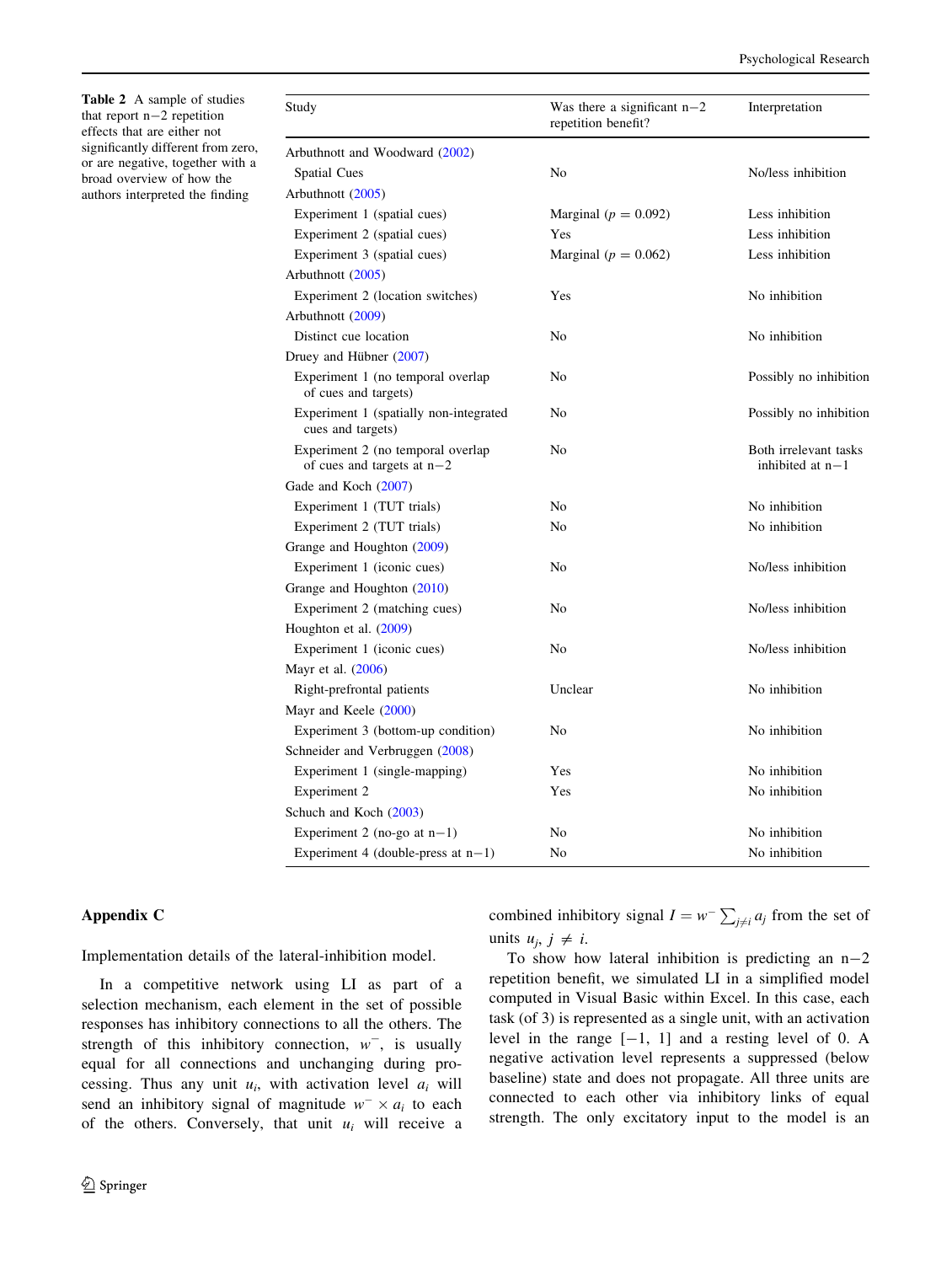| Production rule                       | Plain-English explanation                                                                                                                                                                                                                                                                                                                                                                                                                                                                                               |  |  |
|---------------------------------------|-------------------------------------------------------------------------------------------------------------------------------------------------------------------------------------------------------------------------------------------------------------------------------------------------------------------------------------------------------------------------------------------------------------------------------------------------------------------------------------------------------------------------|--|--|
| P attend-cue-location                 | IF the goal is to find a target with the state attend and there is something in the visual field THEN update the visual-<br>location buffer to code where the object is and update the goal module to state start                                                                                                                                                                                                                                                                                                       |  |  |
| P attend-cue                          | IF the goal is to find a target with the state start and there is a location in the visual-location buffer THEN request for<br>the visual module to move visual attention to the location in the visual-location buffer and update the goal module to<br>state encode                                                                                                                                                                                                                                                   |  |  |
| P encode-angled-cue-<br>in-goal       | IF the goal is to find a target with the state encode and there is a cue with the text property "angled" in the visual buffer<br>THEN update the goal module with "angled" in the cue slot, and change the state to retrieve-target                                                                                                                                                                                                                                                                                     |  |  |
| P retrieve-target                     | IF the goal is to find a target with the state retrieve-target and there is a cue in the cue slot but no target has yet been<br>encoded THEN make a retrieval request to declarative memory to retrieve the target description associated with the<br>cue in the goal buffer and update the goal module to state attend-target                                                                                                                                                                                          |  |  |
| P found-target                        | IF the goal is to find a target with the state attend-target and there is a target description in the retrieval buffer<br>(retrieved from declarative memory) and there is a new object in the visual field ( <i>i.e.</i> the targets have appeared)<br>THEN clear the retrieval buffer, the visual-location buffer, and clear the cue slot from the goal                                                                                                                                                               |  |  |
| P failed-to-retrieve-<br>target       | IF the goal is to find a target with the state attend-target but there is a retrieval error from the retrieval buffer (i.e.<br>nothing could be retrieved) THEN update the goal module to state respond-randomly                                                                                                                                                                                                                                                                                                        |  |  |
| P attend-target-top-left <sup>a</sup> | IF the goal is to find a target with the state attend-target and the cue slot of the goal is clear but a target has not yet been<br>attended and there is a target in the top-left of the screen <sup>a</sup> THEN request for the visual module to move visual<br>attention to the location top-left update visual-location buffer to the top-right of the screen <sup>b</sup> and update the goal<br>module to state respond-top-left                                                                                 |  |  |
| P respond-top-left <sup>a</sup>       | IF the goal is to find a target with the state respond-top-left and there is a target attended in the top-left which matches<br>the description previously retrieved from declarative memory THEN make a request to the motor module to respond<br>with a "D" key press and clear the cue slot of the goal and clear the target slot of the goal and change the goal state to<br>attend [i.e. it now allows the model to start looking for a cue for the next trial, as (P attend-cue-location can now be<br>selected)] |  |  |
| P respond-randomly                    | IF the goal is to find a target with the state respond-randomly THEN make a request to the motor module to respond<br>with a random key press (i.e. "D", "C", "J", or "N") and clear the cue slot of the goal and clear the target slot of the<br>goal and change the goal state to attend [i.e. it now allows the model to start looking for a cue for the next trial, as (P<br>attend-cue-location can now be selected)]                                                                                              |  |  |

<span id="page-10-0"></span>Table 3 List of production rules—and their plain-English interpretation—that govern model behaviour

<sup>a</sup> Only one location is discussed here, but the model had productions pertaining to all possible locations (top-left, top-right, bottom-left, bottomright), but are excluded here for brevity

<sup>b</sup> This allows visual attention to move on the next target if the first one selected is not the correct target

external input  $I_{ext}$  representing the effect of a current task cue. On any trial only one task unit receives any such input, and that input builds up gradually (over 5 discrete time slices) to reach a maximum strength of 0.8. At each time t each unit  $u_i$  updates its activation level  $a_i$  according to

$$
a_i(t+1) = \delta a_i(t) + I_i^{\text{ext}}(t) - I_i^{\text{inh}}(t)
$$
\n(3)

(The activations are hard-clipped to the range  $[-1, 1]$ ). In Eq. 3,  $\delta$  is a decay (or recovery) parameter, which differs depending on whether the activation  $a_i$  is above or below baseline. For  $a_i > 0$ ,  $\delta = 0.5$ , otherwise  $\delta = 0.95$ . The terms  $I_i^{\text{ext}}$  and  $I_i^{\text{inh}}$ , respectively, represent the excitatory external input, and the (internal) lateral inhibition to unit  $u_i$ . The latter is defined by

$$
I_i^{\text{inh}}(t) = w^- \sum_{j \neq i}^{n} a_j(t-1) \tag{4}
$$

where  $w^-$  (=0.1) is the inhibitory weight as discussed above, and the summation is over all units other than  $u_i$ (recall also that sub-baseline activations do not propagate, i.e. they are treated as 0).

#### References

- Altmann, E. M. (2007). Cue-independent task-specific representations in task switching: Evidence from backward inhibition. J Exp Psychol Learn Mem Cogn, 33, 892–899.
- Altmann, E. M., & Gray, W. D. (2008). An integrated model of cognitive control in task switching. Psychol Rev, 115, 602–639.
- Anderson, J. R. (2007). How can the human mind occur in the physical universe?. New York: Oxford University Press.
- Arbuthnott, K. D. (1995). Inhibitory mechanisms in cognition: Phenomena and models. Cahiers de Psychologie Cognitive/ Current Psychology of Cognition, 14, 3–45.
- Arbuthnott, K. D. (2005). The influence of cue type on backward inhibition. J Exp Psychol Learn Mem Cogn, 31, 1030–1060.
- Arbuthnott, K. D. (2008a). Asymmetric switch cost and backward inhibition: Carryover of activation and inhibition in switching between tasks of unequal difficulty. Can J Exp Psychol, 62, 91–100.
- Arbuthnott, K. D. (2008b). The effect of task location and task type on backward inhibition. Mem Cogn, 36, 534–543.
- Arbuthnott, K. D. (2009). The representational locus of spatial influence on backward inhibition. Mem Cogn, 37, 522–528.
- Arbuthnott, K. D., & Campbell, J. I. D. (2003). The locus of selfinhibition in sequential retrieval. Eur J Cogn Psychol, 15, 177–194.